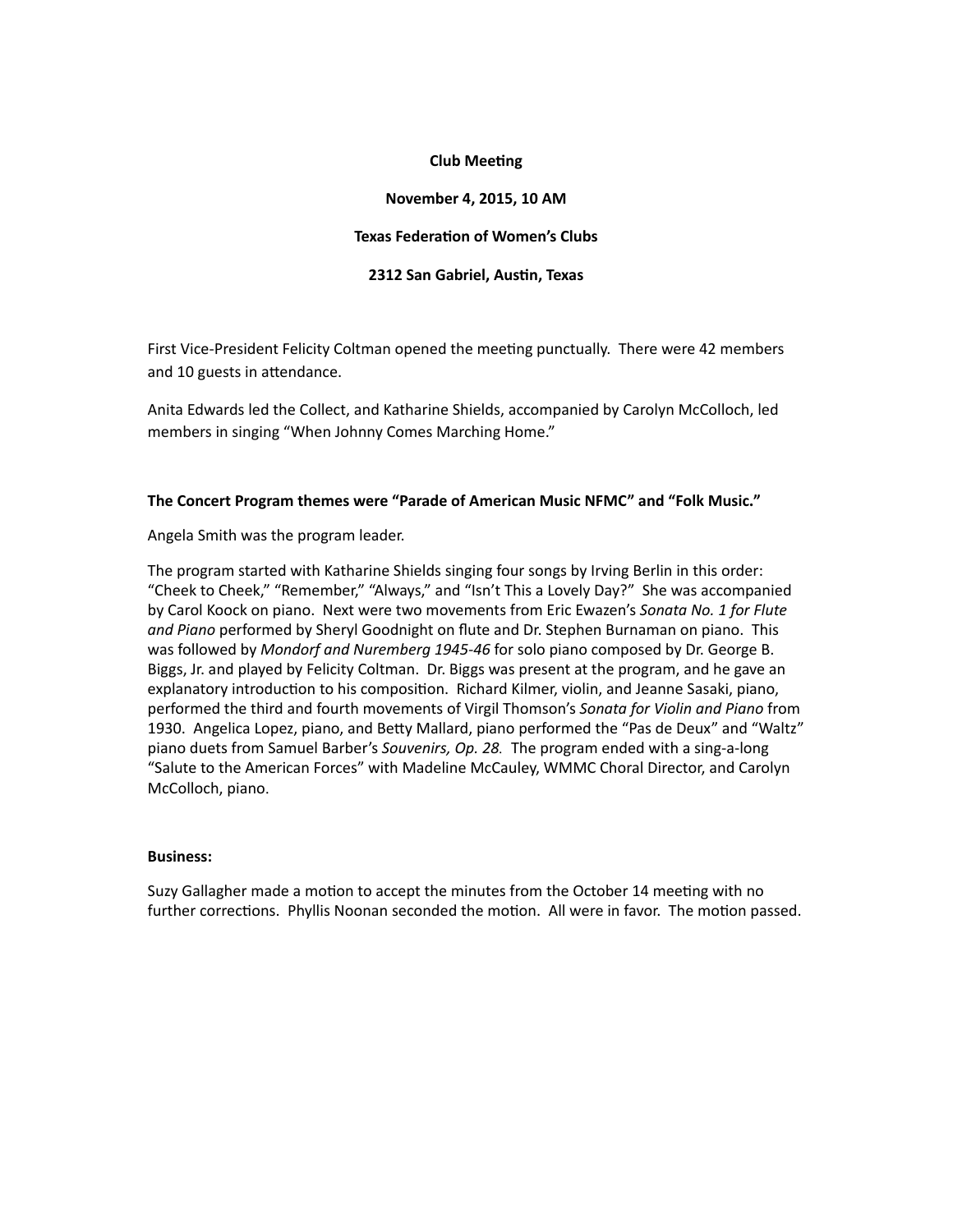# **Officer Reports:**

Suzy Gallagher, Chair of the Membership Committee, announced three new members and one reinstatement. Mariam McFalls, Brian Grothues, and Laresa Fowler-Yick are the new members. Brett Bachus has been reinstated.

Carolyn McColloch, Chair of the Past Presidents Assembly, read the paragraph at the bottom of p. 12 in our yearbooks. The annual dues paid by past presidents total \$69.00 so far this year. These dues support the NFMC National Young Artist Awards and presentations in concerts across the nation.

Katharine Shields, Treasurer, announced that the Austin Woman's Club is going to purchase a new piano for our use during luncheons. Katharine, Mary Parse, Angelica Lopez, and others are helping the Austin Woman's Club with this project.

### **Announcements:**

Madeline McCauley, WMMC Choral Director, encouraged singers to sign in or sign up for the WMMC Chorus at the name tag desk before leaving.

Carol Brannon encouraged musicians to sign up for Christmas music outreach at the name tag desk before leaving.

Kay Race will be giving her annual concert in Harris Bell Hall on the third floor of the Westminster Building (4100 Jackson Ave.) on Sunday, December 6 at 7 PM.

Angela Smith announced a free concert will be performed at Bowie High School this evening at 6:30 PM.

Felicity announced that Ashley Eledge, WMMC photographer for over 30 years, sent a message that he was sick today, and due to health problems he will be unable to attend future WMMC meetings.

The meeting was adjourned at 11:23 AM.

Submitted by

Virginia Kniesner,

Recording Secretary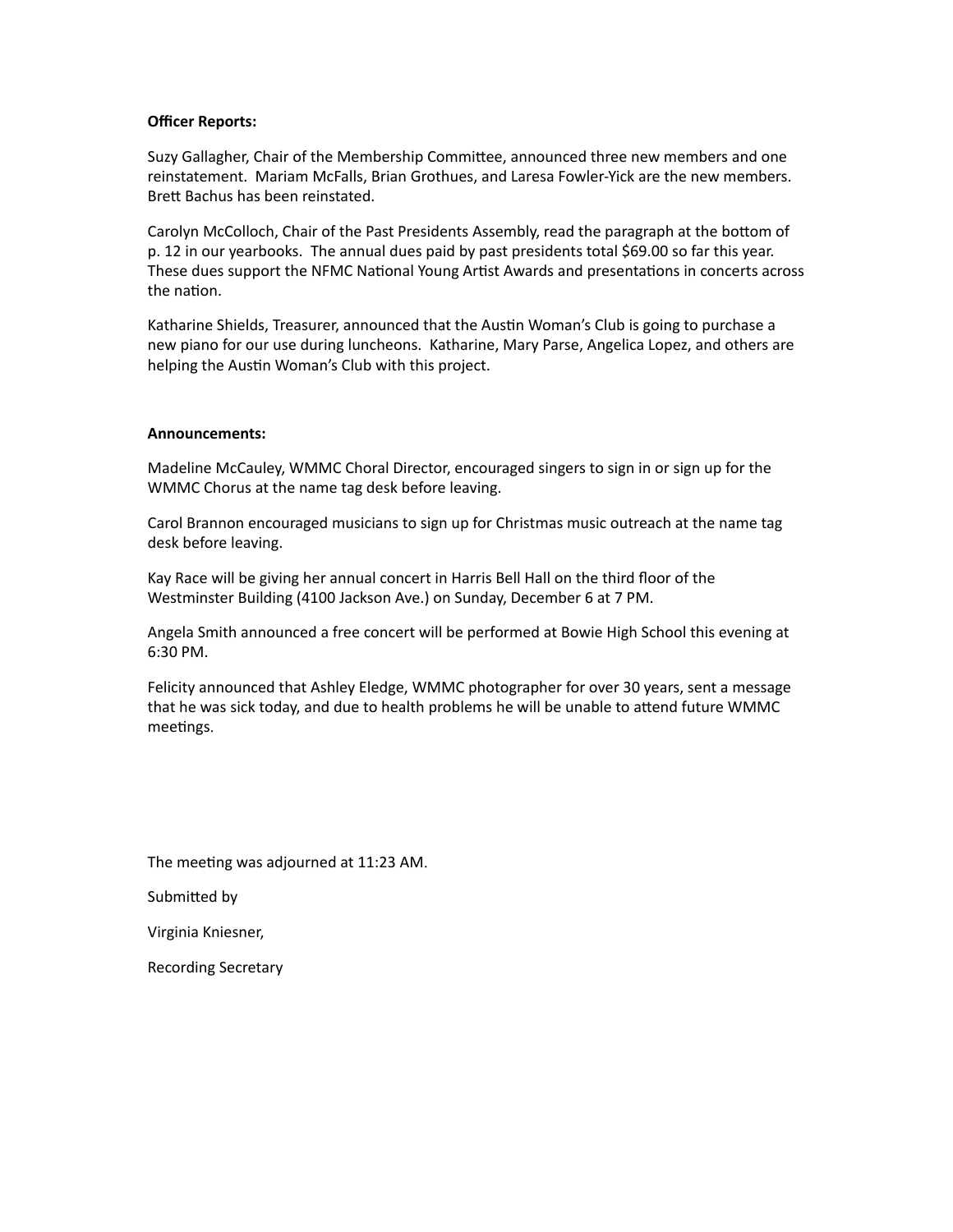# **\*Parade of American Music NFMC**

# **\*Folk Music**

# **November 4, 2015**

| Program Leader:        | Angela Smith                            |
|------------------------|-----------------------------------------|
| <b>Collect Leader:</b> | Anita Edwards                           |
| Together We Sing:      | When Johnny Comes Marching Home (p. 14) |
|                        | Katharine Shields, leader               |
|                        | Carolyn McColloch, piano                |

# **Program**

Cheek to Cheek **Marson Cheek Cheek Cheek Cheek Cheek Cheek Irving Berlin (1888-1989)** Remember Always Isn't This a Lovely Day? Katharine Shields, soprano Carol Kooch, piano Sonata No. 1 for Flute and Piano **business Container Container Container Container** Eric Swazen (b. 1954) Andante teneramente Allegro giocoso Sheryl Goodnight, flute \*\*Dr. Stephen Burnaman, piano

Mondorf and Nuremberg 1945-46 George B. Biggs, Jr. (b. 1929)

Felicity Coltman, piano